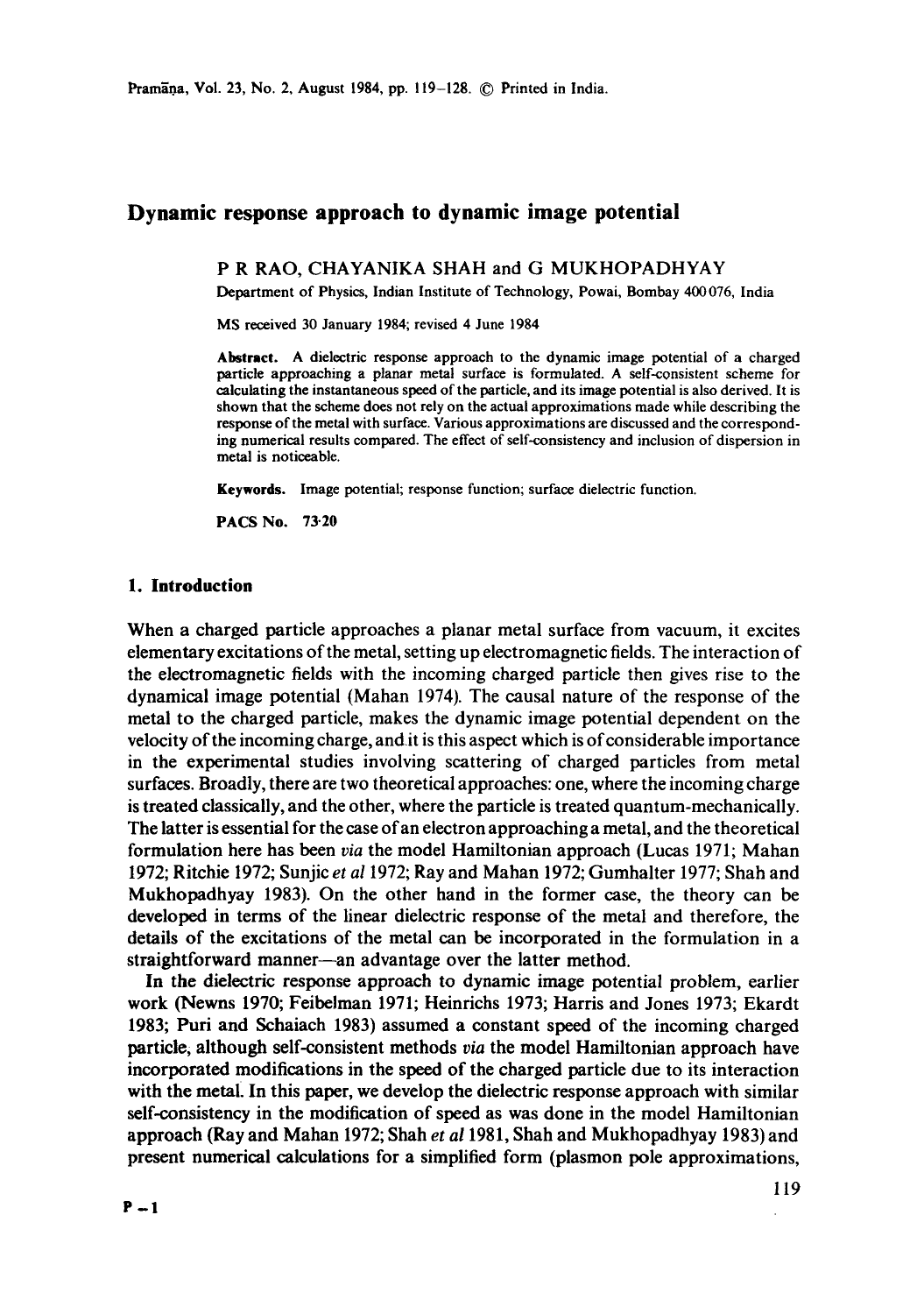Sunjic *et al* 1972) for the dielectric function of the metal with a planar surface. A preliminary version of this work was presented elsewhere (Shah *et al* 1981).

### 2. **Theory**

The dynamic image potential of a particle of charge  $q$  and mass  $m$ , which can be treated classically, is given by the electrostatic self-interaction energy,

$$
W(\mathbf{x}(t)) = \frac{1}{2} q V_i(\mathbf{x}(t)),
$$
\n(1)

at the location x of the external incoming particle at instant t. Here  $V_i$  is the Coulomb potential due to the induced electronic charge density  $\rho_i$  of the metal induced by the external charge *q, i.e.,* 

$$
V_i(\mathbf{x}(t)) = \int \! \mathrm{d}\mathbf{x}' \, v(\mathbf{x}(t), \, \mathbf{x}') \, \rho_i(\mathbf{x}', \, t), \tag{2}
$$

where

$$
v(\mathbf{x}, \mathbf{x}') = e^2/|\mathbf{x} - \mathbf{x}'|.
$$

Within linear response theory,  $\rho_i$  is given by (retardation effect due to finite speed of Coulomb interaction is ignored throughout),

$$
\rho_i(\mathbf{x}',t) = \int d\mathbf{x}'' \int_{-\infty}^{\infty} dt' \chi(\mathbf{x}', \mathbf{x}'', t-t') V_{\text{ext}}(\mathbf{x}'', t'), \qquad (3)
$$

where  $\chi$  is the retarded density-density response function for the metal *(i.e.* interacting electron system) with  $\chi = 0$  for  $t < t'$ . Here, the external potential is

$$
V_{\text{ext}}(\mathbf{x}'',t')=q/|\mathbf{x}''-\mathbf{x}(t')|.
$$

Thus the entire problem is determined by the specification of the retarded densitydensity response function  $\chi$  of the metal-vacuum system.

In order to proceed further, we now assume that the metal is represented by a semiinfinite jellium with its positive background extended in the  $z > 0$  region and the vacuum-metal interface parallel to the xy plane. We also assume for simplicity that the external charge approaches the metal from  $z \to -\infty$  at  $t \to -\infty$  with an initial speed  $v_0$ in the direction normal to the metal surface, *i.e.,* along the z-axis. We shall also be concerned with the situations where the external particle is located outside the metal. With the preceeding approximate description, the metallic system is translationally invariant in the *xy* plane, so that

$$
\chi(\mathbf{x}, \mathbf{x}', t) \equiv \chi(\mathbf{r} - \mathbf{r}', z, z', t),\tag{4}
$$

where  $\mathbf{r} \equiv (x, y, 0)$ , etc. This property can be exploited to simplify the expressions above, by introducing Fourier transforms ( $FT$ ) in the  $x-y$  plane. In fact, it is convenient to introduce rr in space as well as time variables such that,

$$
\chi(k, z, z', \omega) = \int_{-\infty}^{\infty} dt \exp(i\omega t) \int dr \exp(i\mathbf{k} \cdot \mathbf{r}) \chi(\mathbf{r}, z, z', t). \tag{5}
$$

Then, after straightforward algebraic manipulations, we have from  $(1)$ – $(5)$ ,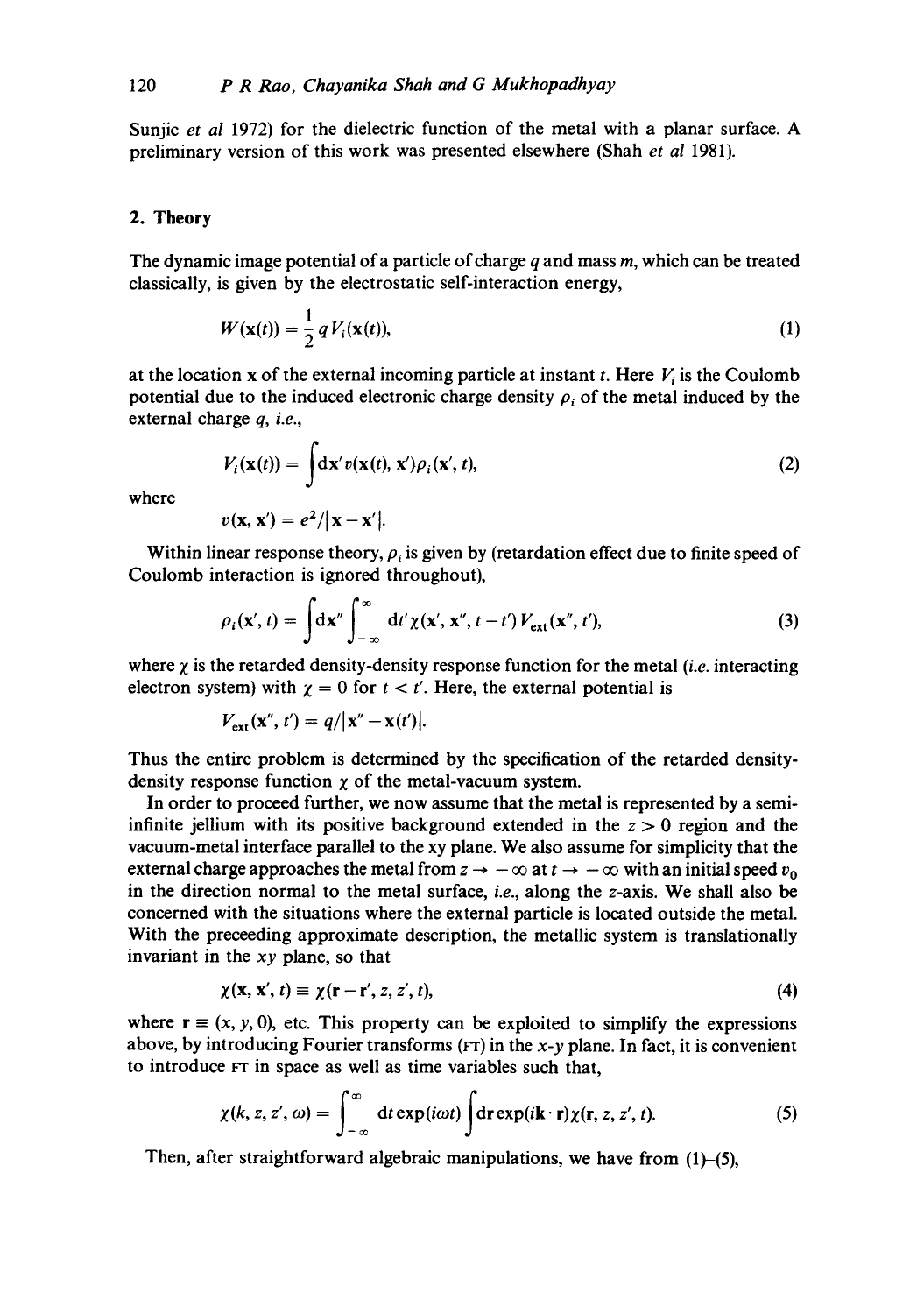$$
W(z(t)) = \frac{q^2}{4\pi} \int_0^\infty dk \int_{-\infty}^\infty dt' \int_{-\infty}^\infty d\omega \exp[-i\omega(t-t')] \mathscr{F}(k, z(t), z(t'), \omega), \tag{6}
$$

where

$$
\mathscr{F} \equiv \frac{2\pi e^2}{k} \int_{-\infty}^{\infty} dz' \int_{-\infty}^{\infty} dz'' \exp[-k|z'-z(t)|] \chi(k, z', z'', \omega)
$$
  
×  $\exp[-k|z''-z(t')|].$  (7)

The essential problem now is to determine the function  $\mathscr F$  from  $\gamma$ . However, for the situation we are concerned with, further simplification is possible. We note that  $\chi(k, z', z'', \omega)$  vanishes for z' or z'' outside the metal. Also, the retarded nature of  $\chi$ ensures that contributions to t'-integral above comes for  $t' < t$  provided we maintain the order of integration in (6). Thus for the charge particle outside the metal, we have  $z'-z(t) > 0$ ,  $z''-z(t') > 0$  and  $z(t)$ ,  $z(t') < 0$ , so that

$$
\mathcal{F} \equiv F(k, \omega) \exp[k(z(t) + z(t))], \tag{8}
$$

where

$$
F(k,\omega)=\frac{2\pi e^2}{k}\int_{-\infty}^{\infty}dz'\int_{-\infty}^{\infty}dz''\exp[-k(z'+z'')]\chi(k,z',z'',\omega). \hspace{1cm} (9)
$$

Thus the dynamic image potential at *z(t)* outside the metal is given by,

$$
W(z(t)) = \frac{q^2}{4\pi} \int_0^{\infty} dk \int_{-\infty}^{\infty} dt' \int_{-\infty}^{\infty} d\omega
$$
  
× exp{-i\omega(t - t') + k[z(t) + z(t')] } F(k, \omega), (10)

where the order of integration should be maintained.

There are two aspects of the problem at hand now. The first is to determine the form factor  $F(k, \omega)$ , characteristic of the metal vacuum system and the second is to express z as a function of  $t$  or  $t'$ , so that the  $t'$  integral can be carried out.

The form factor  $F(k, \omega)$  requires determination of  $\chi$ , which by itself presents a very difficult task even though we have simplified the description of the metal in terms of a semi-infinite jellium. To elucidate the point, we use a short-hand notation *(i.e.* a matrix notation where sum or integrals over intermediate variables are understood), and write

$$
\rho_i = \chi V_{\text{ext}} = \chi_0 V_{\text{eff}} = \chi_0 (V_{\text{ext}} + V_i),
$$
  
=  $\chi_0 (V_{\text{ext}} + v \rho_i) = \chi_0 (V_{\text{ext}} + v \chi V_{\text{ext}}),$ 

so that  $\chi = \chi_0 + \chi_0 v \chi$ , *i.e.*,

$$
\chi(k, z, z', \omega) = \chi_0(k, z, z', \omega) + \iint dz_1 dz_2 \chi_0(k, z, z_1, \omega)
$$

$$
\times \frac{2\pi e^2}{k} \exp(-k|z_1 - z_2|) \chi(k, z_2, z', \omega), \tag{11}
$$

where, in the so-called time-dependent Hartree (or random phase) approximation,  $\chi_0$  is the retarded density-density response function of the non-interacting electron system of semi-infinite jellium. The function  $\chi_0$  can be constructed from one electron wave functions. However, for realistic  $(e.g., self-consistent local density functional approach)$ description of the semi-infinite jellium, the wave functions can be obtained only in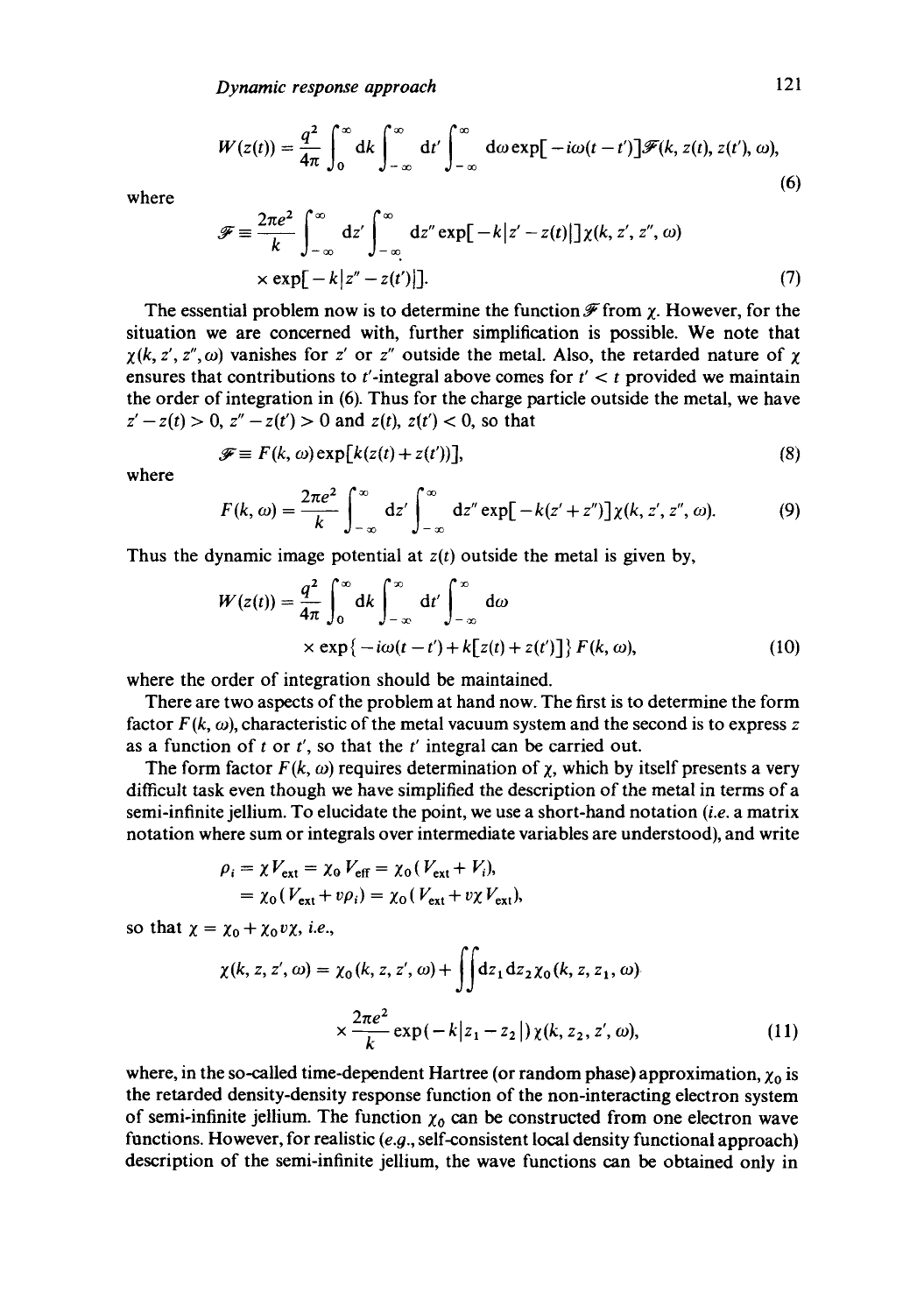numerical form so that finding  $\chi$  itself requires considerable computational efforts (Feibelman 1974). On the other hand, at the expense of quantitative accuracy (but not physics), with additional approximation for  $\chi_0$ , it is possible to handle things analytically. One such approximation is the so-called semi-classical infinite barrier model (SCIB) with which we shall be concerned hereafter. This model has been described at length elsewhere (Mukhopadhyay and Lundqvist 1978; Mukhopadhyay 1978), and it corresponds to a model where the ground state electron density profile coincides with the positive background of the semi-infinite jellium. It is also an alternative description of the so-called specular reflection model. Following the method of construction given in reference (Mukhopadhyay and Lundqvist 1978), we have for scin model

$$
\chi_0(k, z, z', \omega) = \int_{-\infty}^{\infty} \frac{dp}{2\pi} \chi_{B0}(q, \omega) [\exp(ip(z - z')) + \exp(ip(z + z')] \qquad (12)
$$

for *z*, *z'* > 0;  $\chi_0$  is identically zero for *z*, *z'* < 0. Here  $q^2 = k^2 + p^2$ , and  $\chi_{\text{m}}(q, \omega)$  refers to the frequency and wavevector-dependent response function for infinite homogeneous non-interacting electron system (jellium). With this form of  $\chi_0$  in (11), one may attempt to solve for  $\chi$ . However, we are interested in  $F(k, \omega)$  and it is more convenient to rewrite (11) as,

$$
\alpha(z, z') = \alpha_0(z, z') + \int dz_1 \alpha_0(z, z_1) \alpha(z_1, z'),
$$
\n(13)

where

$$
\alpha(z, z') = \frac{2\pi e^2}{k} \int dz_1 \chi(k, z, z_1, \omega) \exp(-k|z_1 - z'|), \tag{14}
$$

and a similar expression for  $\alpha_0$  in terms of  $\chi_0$ . Then for the scis model,

$$
F(k,\omega) = \int_0^\infty dz \alpha(z,0) \exp(-kz), \qquad (15)
$$

where  $\alpha$  is to be determined from (13). From (12) we have

$$
\alpha_0(z, z') = \int_{-\infty}^{\infty} \frac{dp}{2\pi} Q_0(q, \omega) \cos pz \exp(kz'), \text{ for } z' < 0
$$

$$
= -\int_{-\infty}^{\infty} \frac{dp}{2\pi} Q_0(q, \omega) \cos pz [2 \cos pz' - \exp(-kz')], \qquad (16)
$$

$$
\text{for } z' > 0,
$$

where

$$
Q_{\rm o}(q,\omega)=-4\pi e^2\chi_{B0}(q,\omega)/q^2,
$$

the Lindhard polarizability. From (13) and (16), after careful and lengthy algebraic manipulation, we obtain

$$
F(k, \omega) = \int_0^{\infty} dz \exp(-kz) \frac{2\varepsilon_s}{1 + \varepsilon_s} \left[ \int_{-\infty}^{\infty} \frac{dp}{2\pi\varepsilon_B} \cos pz - \delta(z) \right]
$$
  
=  $\frac{1 - \varepsilon_s(k, \omega)}{1 + \varepsilon_s(k, \omega)},$  (17)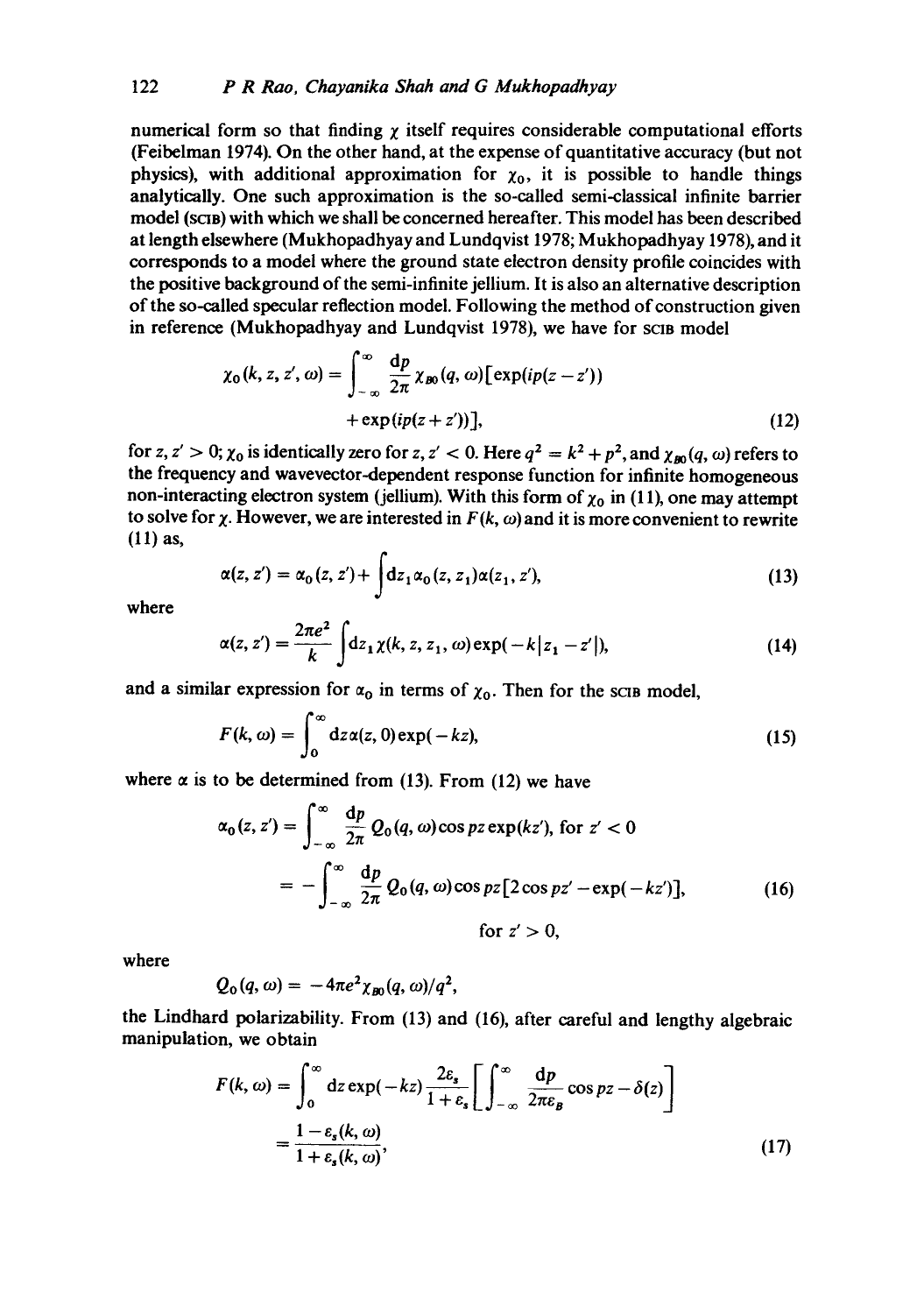where

$$
\varepsilon_s^{-1}(k,\omega) = \frac{k}{\pi} \int_{-\infty}^{\infty} \frac{\mathrm{d}p}{k^2 + p^2} \frac{1}{\varepsilon_B(q,\omega)},\tag{18}
$$

with  $q^2 = k^2 + p^2$  and  $\varepsilon_R(q, \omega) = 1 + Q_0(q, \omega)$ , the RPA dielectric function for the infinite homogeneous electron system (jellium) with bulk metallic density. This form for  $F(k, \omega)$  was first derived by Heinrichs (1973) using boundary conditions which is avoided in our derivation. We note that e, corresponds to surface dielectric function and it contains all the excitations in the metal with surface. For example,  $\varepsilon_r(k, \omega) + 1 = 0$ corresponds to the dispersion relation for the surface plasmons (Ritchie and Marusak 1966) which gives the most dominant contribution to  $F(k, \omega)$ , although numerically the dispersion relation does not very well agree with realistic situation (Feibelman 1974).

We now turn to the second problem of expressing z as function of  $t$ . Usually, here one makes the constant speed approximation and writes  $z(t) = v_0 t$ , so that the particle approaches from  $z \to -\infty$  at  $t \to -\infty$ . However, it is not necessary to have an explicit form for  $z(t)$ , if we note, in anticipation, that the speed  $v(t)$  at instant t is not modified substantially from  $v_0$ , and its modification arises essentially from the polarization effects during immediate past. This means that for *z(t')* we can use a Taylor's expansion about *z(t)* and write,

$$
z(t') \simeq z(t) - (t - t')v(t). \tag{19}
$$

With this approximation, the  $t'$  integration in (10) can be done after performing the  $\omega$ -integration for a specific form of  $F (k, \omega)$  as given by (14). However, (9) shows that  $\chi$ and hence  $F(k, \omega)$  admits the usual dispersion relation for retarded function, so that,

$$
F(k,\omega) = \frac{1}{\pi} \int_{-\infty}^{\infty} \frac{d\omega'}{\omega' - (\omega + i\delta)} \operatorname{Im} F(k,\omega').
$$
 (20)

This relation can be utilized to interchange the  $t'$  and  $\omega$  integration in (10), and the  $t'$ integration can be performed first to obtain,

$$
\int_{-\infty}^{\infty} dt' \int_{-\infty}^{\infty} d\omega \exp\{i\omega(t-t') + k[z(t) + z(t')] \} F(k, \omega)
$$
  
 
$$
\approx 2\pi \exp(2kz(t)) F(k, i k v(t)).
$$
 (21)

This result is then independent of the approximation made in evaluating  $F(k, \omega)$ . We also note that the instantaneous location  $z(t)$  and speed  $v(t)$  appear in the formula requiring self-consistency. The image potential is then given by,

$$
W(z) = \frac{q^2}{2} \int_0^\infty dk \exp(2kz) F(k, ikv), \qquad (22)
$$

where  $z \equiv z(t)$ ,  $v \equiv v(t)$ , and for F, the approximate form of (17) can be used.

To find *v(t),* we now employ the energy conservation principle (Ray and Mahan 1972; Shah and Mukhopadhyay 1983), *i.e.* 

$$
\frac{1}{2}mv_0^2 = \frac{1}{2}mv^2(t) + W[z(t)],
$$
\n(23)

and determine  $v(t)$  and  $W[z(t)]$  self-consistently from (22) and (23), with F given by (17).

The numerical work for the self-consistent scheme described above remains rather a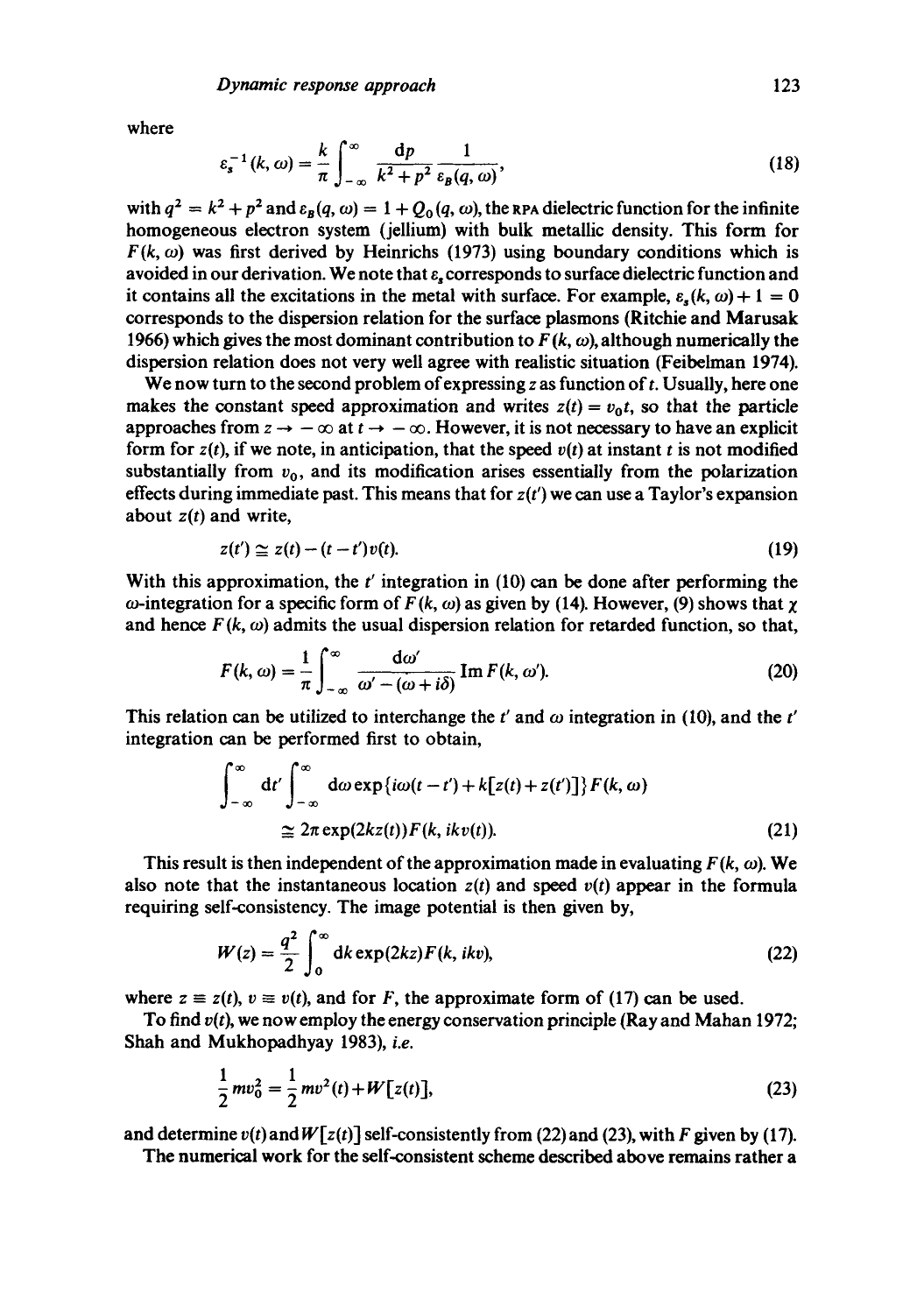formidable task, despite several approximations, mainly because of the complicated structure of  $\varepsilon_B(q, \omega)$ , the RPA dielectric function, and thereby of  $\varepsilon_s(k, \omega)$ . We reduce the numerical effort by choosing a simple approximate form for  $\varepsilon_{\rm s}(k,\omega)$ , the so-called surface dielectric function, suggested first by Sunjic *et al* (1972), *i.e.,* 

$$
\varepsilon_{s}(k,\omega) = 1 + \left(\frac{k^2}{\kappa^2} + \frac{k}{\kappa} - \frac{\omega^2}{\omega_p^2}\right)^{-1},\tag{24}
$$

where  $\kappa(\kappa = 3\alpha/\sqrt{r_s}$  in atomic units,  $\alpha = (4/9\pi)^{1/3}$  and  $r_s$  is the usual electron gas parameter) is the Thomas-Fermi wavevector corresponding to the electron-density in the bulk of the metal and  $\omega_p$  is the plasma frequency. This form for  $\varepsilon_s$  represents the static and dynamic limits of the surface dielectric function for both large and small limits of k (Sunjic *et al* 1972). We now have from (22),

$$
W(z) = -\frac{q^2}{4} \int_0^\infty dk \exp(2kz) \left(\frac{k^2}{\kappa^2} + \frac{k}{\kappa} + \frac{k^2 v^2}{\omega_p^2} + \frac{1}{2}\right)^{-1}
$$
  
= 
$$
-\frac{q^2}{2} \frac{\kappa}{(1 + v^2 \kappa^2/\omega_s^2)^{1/2}} \operatorname{Im} \int_0^\infty \frac{d\xi e^{-\xi}}{\xi + \xi_0 - i\mu},
$$
 (25)

where,

$$
\xi_0 = \kappa |z|/(1 + v^2 \kappa^2/\omega_p^2) > 0, \ \mu = \xi_0 (1 + v^2 \kappa^2/\omega_s^2)^{1/2} > 0,
$$

 $\omega_s = \omega_p/\sqrt{2}$  the surface plasmon frequency, and we have set  $\zeta = 2k|z|$ .

Using the definition for exponential integral function of complex argument  $c = a + ib$ , (Gautschi and Cahill 1970),

$$
E_1(c) = \int_c^{\infty} (e^{-t}/t) dt, \left( |\arg c| < \pi \right)
$$

or alternatively, using

$$
e^c E_1(c) = \int_0^\infty e^{-\mu}/(\mu + c) d\mu,
$$

we rewrite (25) as

$$
W(z) = -\frac{q^2}{2} \frac{\kappa}{(1 + v^2 \kappa^2 / \omega_s^2)^{1/2}} \operatorname{Im} \left[ \exp(\xi_0 - i\mu) E_1(\xi_0 - i\mu) \right],\tag{26}
$$

where the standard formulae (Gautschi and Cahill 1970) can be used to compute  $E_1$ . When  $\kappa \to \infty$ , *i.e.*, the Thomas Fermi screening wavelength vanishes, we obtain the classical result (where  $\varepsilon_B(q, \omega)$  is dispersionless, *i.e.*,  $\varepsilon_B = 1 - \omega_p^2/\omega^2$ , in which case  $\varepsilon_{\text{s}} = \varepsilon_{\text{B}}$ ):

$$
W_{cl}(z) = -\frac{q^2 \omega_s}{2v} f(2\omega_s |z|/v),\tag{27}
$$

where  $f(x)$  is a standard tabulated integral function (Gautschi and Cahill 1970) defined as,

$$
f(x) = \int_0^\infty \frac{\mathrm{d}t e^{-xt}}{1+t^2}.\tag{28}
$$

The classical result (27) has been derived before by several authors within constant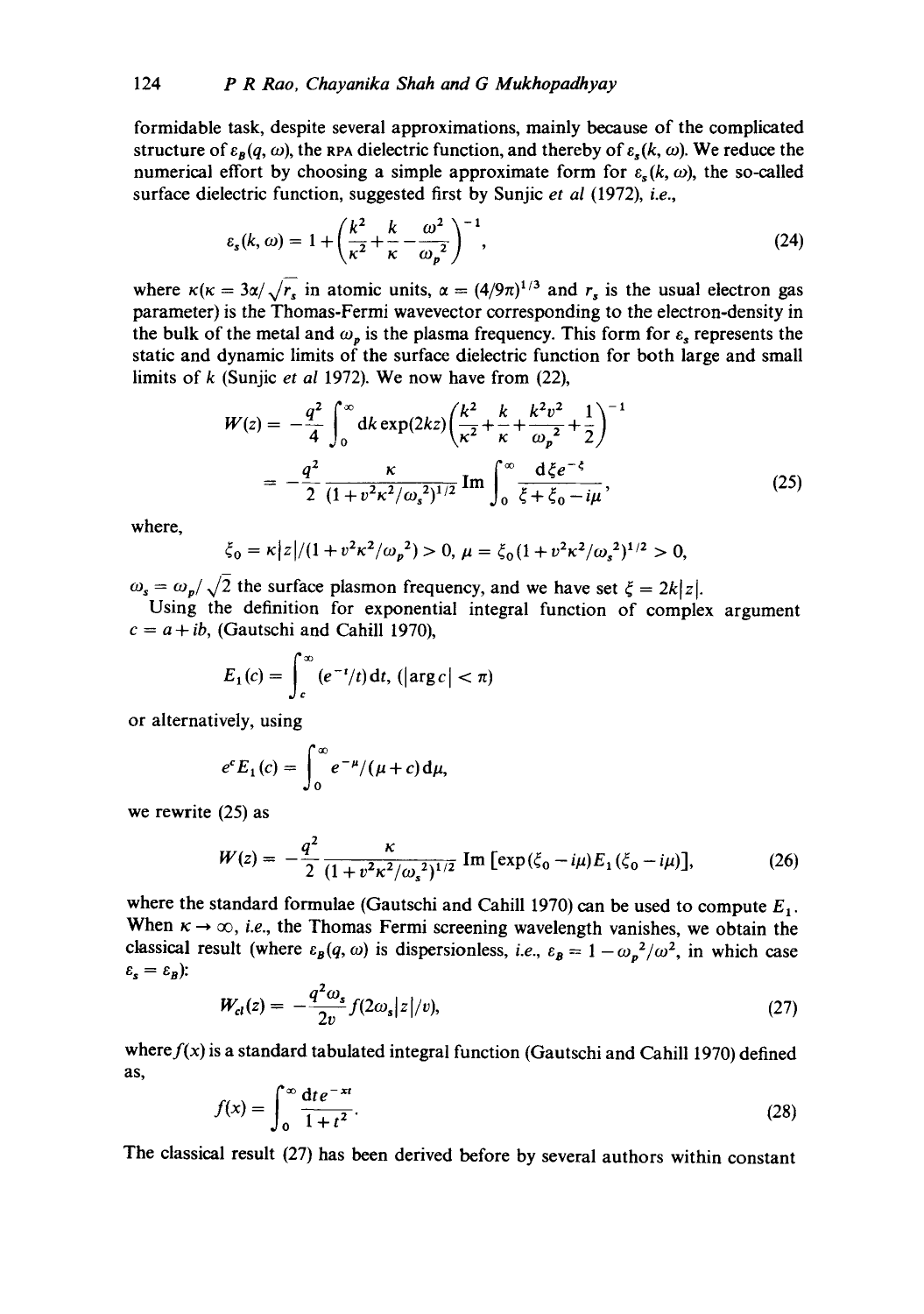speed approximation *(i.e. v<sub>0</sub>* in place of *v* above), (Lucas 1971) as well as within the selfconsistent scheme described above (Ray and Mahan 1972; Shah and Mukhopadhyay 1983).

The case of dispersion *via*  $\varepsilon_B(q, \omega)$  has been considered before, but within constant speed approximation (Sunjic *et al* 1972; Heinrichs 1973). Our working formula (26), coupled with the self-consistency requirement (23), differs in that our method is selfconsistent. The details of our numerical work are presented below.

## **3. Calculation and results**

We have calculated the image potential values numerically for different incident energy  $\varepsilon_0 = mv_0^2/2$  of an incoming electron *(i.e. q = e)* and for different electron densities of the metal, characterized by the well-known electron gas parameter  $r_s$  (in the range  $2 \le r_s \le 5$ ). Some of the results are presented in figures 1-3. The potential is plotted against z, the distance of the electron from the metal surface, and the incident energy expressed in terms of the classical plasmon energy  $\hbar\omega_p$ . Figure 1 corresponds to  $r_s = 2$ and  $\varepsilon_0 = 0.125 \hbar \omega_p = 2.08 \text{ eV}$ , whereas figures 2 and 3 correspond to  $r_s = 4$ ,  $\varepsilon_0 = \hbar \omega_p$ = 5.89 eV and  $0.125 \hbar \omega_p = 0.74$  eV respectively. In all figures, curve 1 corresponds to the classical dispersionless case with constant speed approximation *(i.e.,* based on (27)) considered earlier (see Mahan 1974 and references therein); curves 2 and 3 correspond



**Figure 1.** The dynamic image potential  $W(z)$  vs z, for  $r_s = 2$  and  $\varepsilon_0 = 0.125 \hbar \omega_s$ .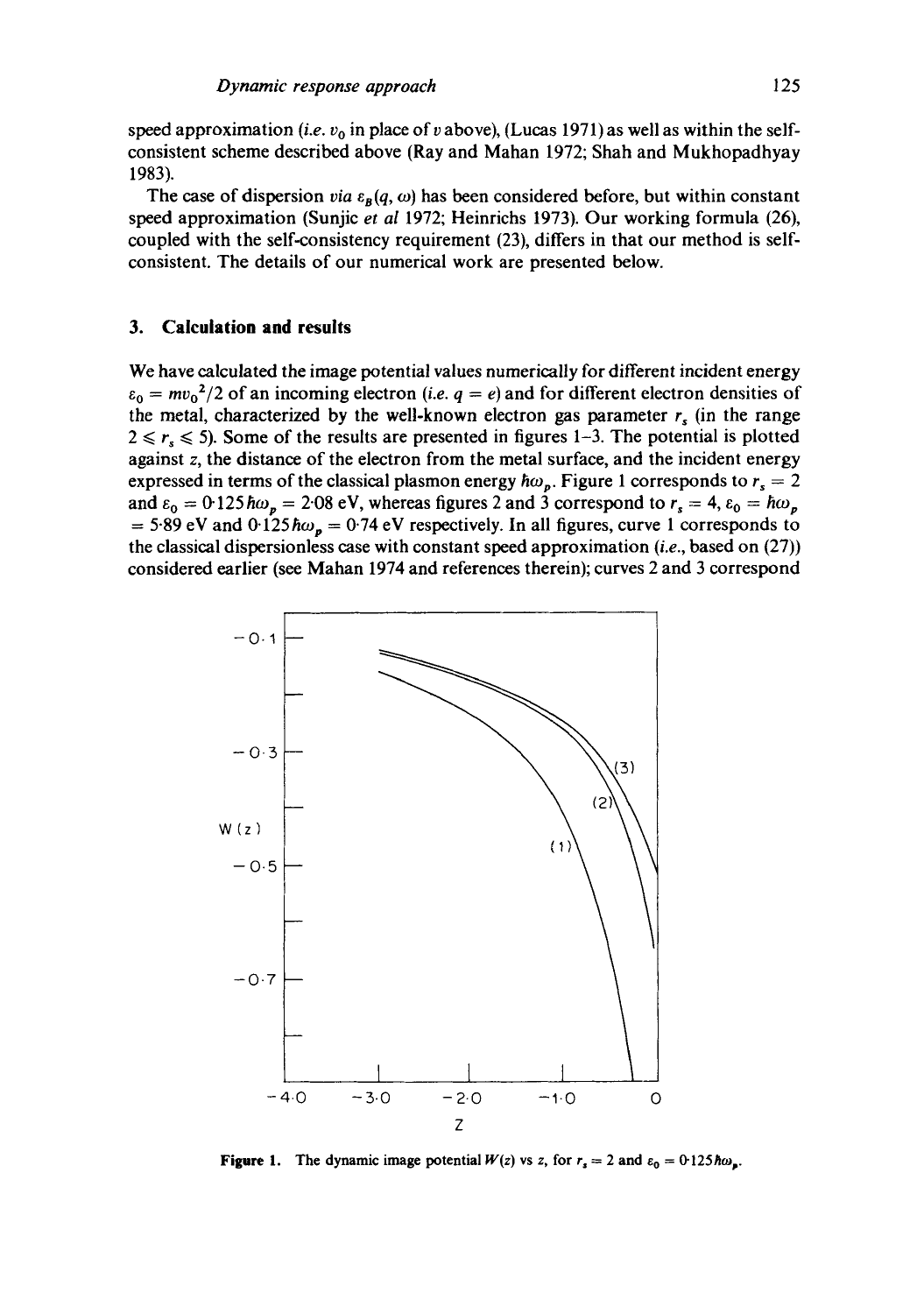

Figure 2. *W*(*z*) *vs z*, for  $r_s = 4$  and  $\varepsilon_0 = \hbar \omega_p$ .

respectively to our approximate formula (26), with constant speed approximation (Sunjic *et a11972)* and with self-consistency respectively. We have also calculated results for the classical case but with self-consistency (Ray and Mahan 1972) and the corresponding curves (not shown in figure) lie between curves 1 and 2, closer to curve 2.

From the figures, we find considerable effect on the dynamic image potential due to dispersion in  $\varepsilon$ <sub>s</sub> as well as due to the self-consistency requirement. Also, the modifications increase as the incident energy and the metallic electron density decrease (*i.e.*, for smaller  $\varepsilon_0$  and larger  $r_s$ ). This trend has been noticed in earlier work too.

A study of the image potential results shows that the maximum potential depth  $W_m$  is obtained at the metal surface *(i.e., for the present model, at*  $z = 0$ *), for a particle initially* at rest. To obtain  $W_m$ , we set  $\varepsilon_0 = 0$  in the energy conservation relation (23), and find v for *W<sub>m</sub>*. For the classical case it gives (Mahan 1974; Shah and Mukhopadhyay 1983),

$$
W_{m0} = -(3\pi^2/8)^{1/3} r_s^{-1} R y d. \tag{29}
$$

In the present case *(i.e.,* with dispersive e, and self-consistent scheme) we have from (23) and (26),

$$
W_m = uW_{m0},\tag{30}
$$

where *u* satisfies the equation

$$
u^3 + 3\beta u^2 - 1 = 0,\tag{31}
$$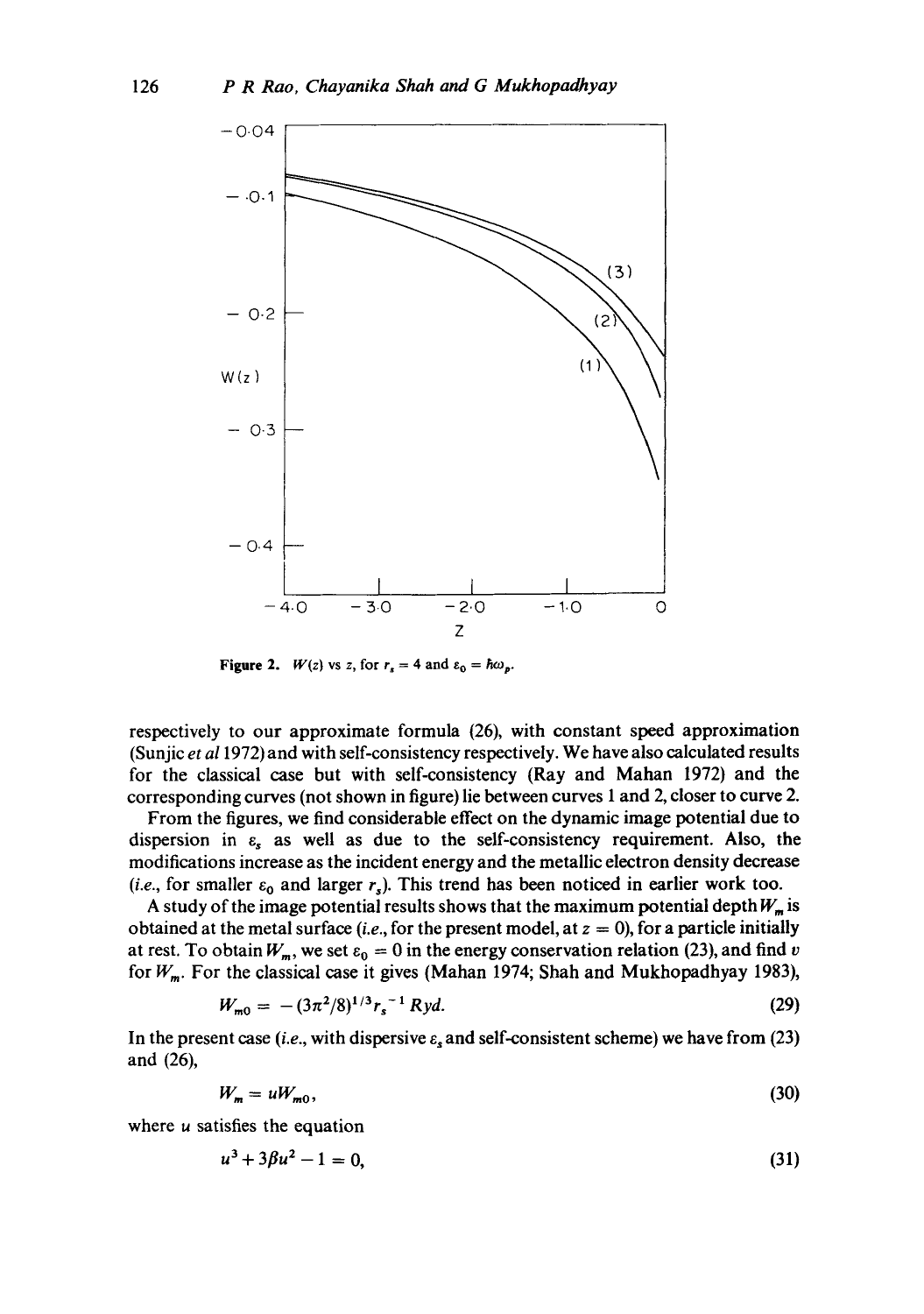

Figure 3. *W*(*z*) vs *z*, for  $r_s = 4$  and  $\varepsilon_0 = 0.125 \hbar \omega_p$ ; Curve 1—classical with constant speed, Curve 2--present model with constant speed, Curve 3--present model with self-consistency.

Table 1. Maximum average number of excitations for classical  $(Q_{m0})$  and present  $(Q_m)$  cases, and maximum potential depth (in Rydbergs) for classical  $(W_{m0})$  and present  $(W_m)$  cases. Also included are the values for  $u( = W_m/W_{m0})$  for different  $r_s$  values.

| r, | u     | $W_{\text{m}}(Ryd)$ | $W_m$ (Ryd) | 2то       | $Q_{\bullet}$ |
|----|-------|---------------------|-------------|-----------|---------------|
| 2  | 0.938 | $-0.773$            | $-0.725$    | 1.786     | 1.675         |
| 3  | 0.958 | $-0.516$            | $-0.444$    | $2 - 188$ | 2.096         |
| 4  | 0.968 | $-0.387$            | $-0.375$    | 2.526     | 2.445         |
|    | 0.974 | $-0.309$            | $-0.301$    | 2.824     | 2.751         |

with  $\beta = (6 \ 2^{1/3}r_s)^{-1}$ , having the solution,

$$
u = \left[\frac{1}{2} - \beta^3 + (\frac{1}{4} - \beta^3)^{1/2}\right]^{1/3} + \left[\frac{1}{2} - \beta^3 - (\frac{1}{4} - \beta^3)^{1/2}\right]^{1/3} - \beta. \tag{32}
$$

The numerical value of u for different  $r_s$  is given in table 1.

Another quantity which can be calculated, is  $Q$ , the average number of excitations, excited at the metal surface by an electron making a round trip (Mahan 1974):

$$
Q=-2W(0, v)/\hbar\omega_s.
$$